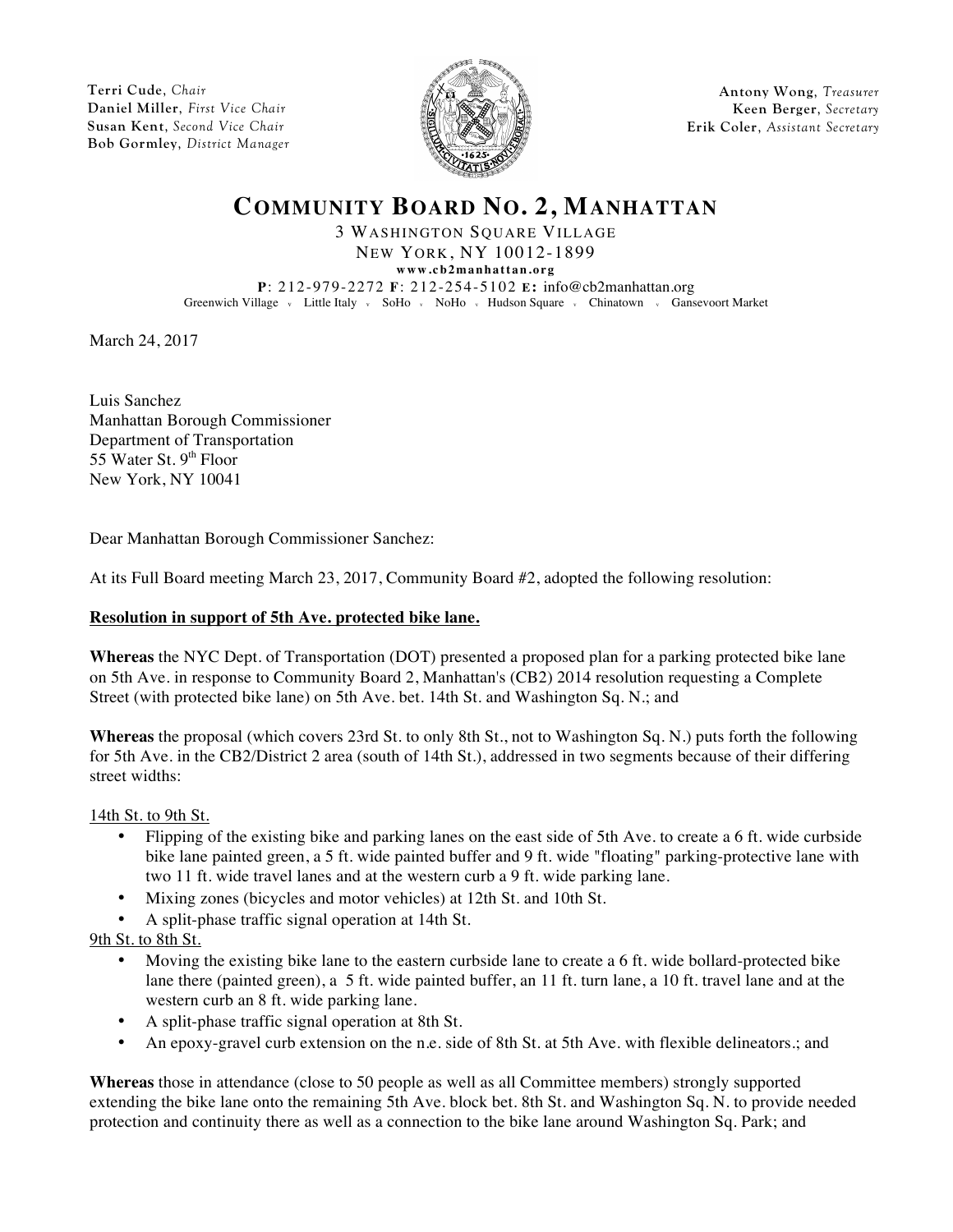**Whereas** DOT indicated that extending the bike lane to Washington Sq. N. would entail providing sufficient width on that narrower stretch by either removing a travel lane which in turn would require elimination of the Barnes Dance signalization (which allows people to cross in all directions at once) at 5th Ave. and Washington Sq. N., or removing parking; and

**Whereas** almost all present, by a show of hands, demonstrated their preference for retaining the Barnes Dance which provides safe crossing access to Washington Sq. Park, especially for the many children and senior citizens going there, and for removing parking to accommodate the bike lane extension; and

**Whereas** a split phase traffic signal (with dedicated red and green light phases separate for pedestrians and for vehicles), will greatly protect pedestrians and cyclists crossing at the n.e. side of 8th St. at 5th Ave. from a heavy barrage of left-turning motorists, including both public and tour buses; and

**Whereas** a carefully placed planter in the epoxy-gravel curb extension at the n.e. side of 8th St. at 5th Ave. (similar to the one at that location previously) will provide additional protection by defining the extension and channeling automotive traffic around it; and

**Whereas** adding concrete pedestrian islands with mini-plots for planting will help to safeguard crossing pedestrians, further protect bicyclists and enhance the community environment; and

**Whereas** it was pointed out that a sizable amount of double parking occurs along 5th Ave. bet. 14th St. and Washington Sq. N. obstructing the existing bicycle lane and endangering bicyclists by shunting them into automotive traffic, while additional loading zones could reduce double parking; and

**Whereas** concern was voiced about the dangers of mixing zones, which cyclists and motorists both occupy to turn at intersections, along with the desire for alternatives, such as using another color in the zone to show the shift to cyclists and alert vehicles to their presence, or employing different signalization motifs; and

**Whereas** it was agreed that bicyclists need to be discouraged from riding into Washington Sq. Park where bike riding is not permitted; and

**Whereas** a suggestion to move the public (MTA NYCT) bus stop on 8th St. at 5th Ave. further east (to provide more left turn room) was quickly dismissed, because it would remove convenient access for people getting off as they do now to go to Washington Sq. Park or  $5<sup>th</sup>$  Ave. or west on  $8<sup>th</sup>$  St., but having tour buses, which are much larger, stop further east would provide even more turning space;

**Therefore be it resolved** that Community Board 2, Manhattan (CB2) welcomes and supports the DOT's plan for a protected bicycle lane on 5th Ave. below 14th St., with some additional requests and suggestions for modifications (following); and

**Be it further resolved** that CB2 urges that the bike lane be extended to Washington Sq. N. (i.e., on the block bet. 8th St. and Washington Sq. No.), and parking removed to accommodate it ; and

**Be it further resolved** that CB2 strongly favors retaining the Barnes Dance signalization at 5th Ave. and Washington Sq. N.; and

**Be it further resolved** that CB2 requests that a planter be placed in the epoxy-gravel curb extension at the n.e. side of 8th St. at 5th Ave. with care given to provide optimum visibility of and for pedestrians and vehicles (in addition to the very welcome split phase traffic signal); and

**Be it further resolved** that CB2 highly recommends that concrete pedestrian islands with mini-plots for planting be placed at the applicable 5th Ave. intersections at the onset of the project; and

**Be it further resolved** that CB2 strongly supports adding more loading and unloading zones along the 5th Ave. stretch under discussion to avoid double parking; and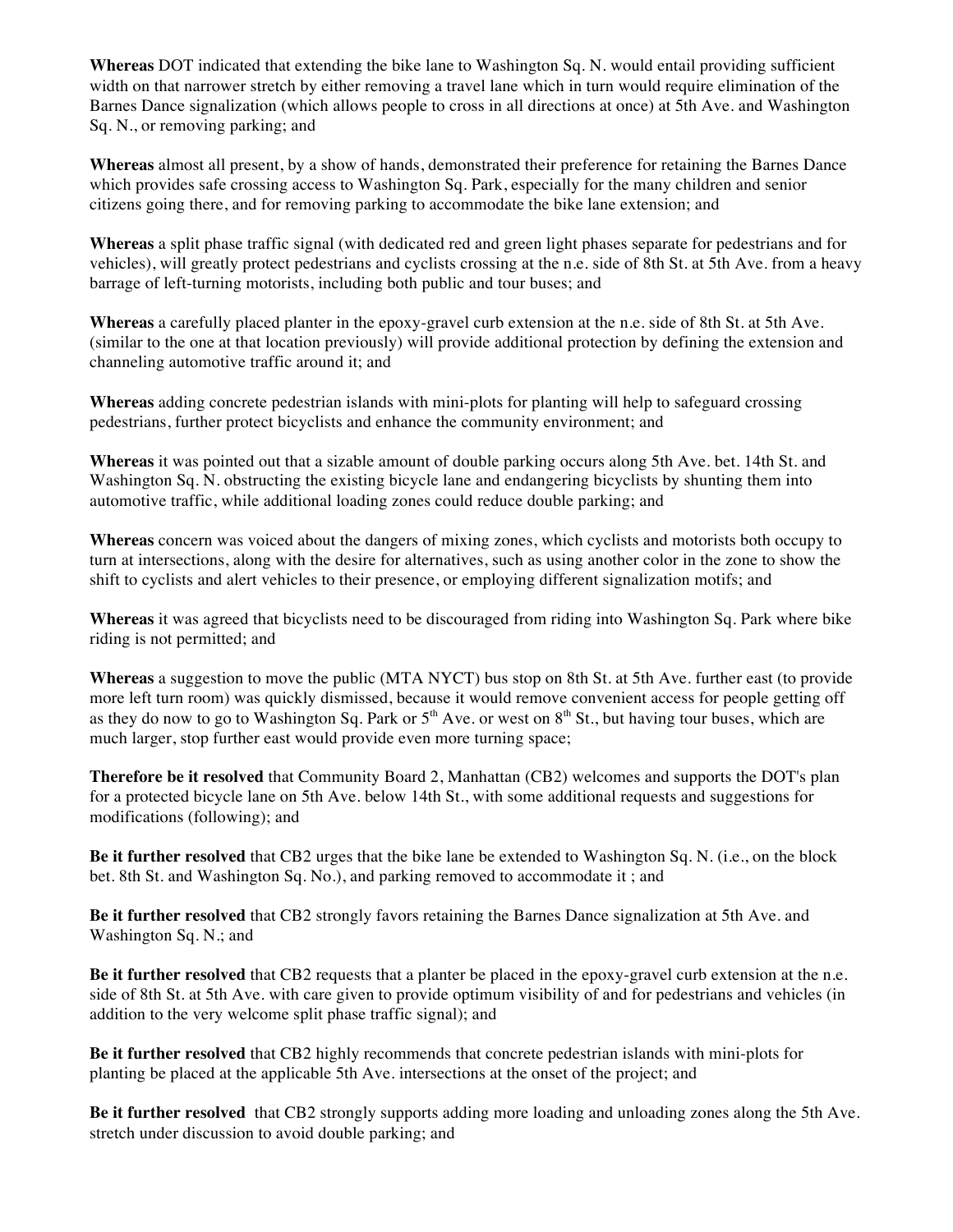**Be it further resolved** that CB2 asks that DOT explore safer alternatives to mixing zones at intersections and/or additional mechanisms to promote safety, such as using an individual identifying color and/or LPI's and LBI's; and

**Be it further resolved** that CB2 requests that signage or a suitable barrier be installed near the entrance of Washington Sq. Park that alerts bicyclists not to ride in; and

**Be it finally resolved** that CB2 unequivocally supports retaining the public (MTA NYCT) bus stop on 8th St. at 5th Ave., but suggests that an official tour bus stop be established further east, perhaps at University Pl. and  $8<sup>th</sup>$ St., where tour buses are already stopping without authorization.

**Vote:** Unanimous, with 37 Board Members in favor.

Please advise us of any decision or action taken in response to this resolution.

Sincerely,

Teni Cude

TC/EM

c:

 Hon. Jerrold L. Nadler, Congressman Hon. Brad Hoylman, NY State Senator Hon. Deborah J. Glick, Assembly Member Hon. Gale Brewer, Man. Borough President Hon. Corey Johnson, Council Member

Veuillet Shirley Securela

Community Board #2, Manhattan Traffic & Transportation Committee Community Board #2, Manhattan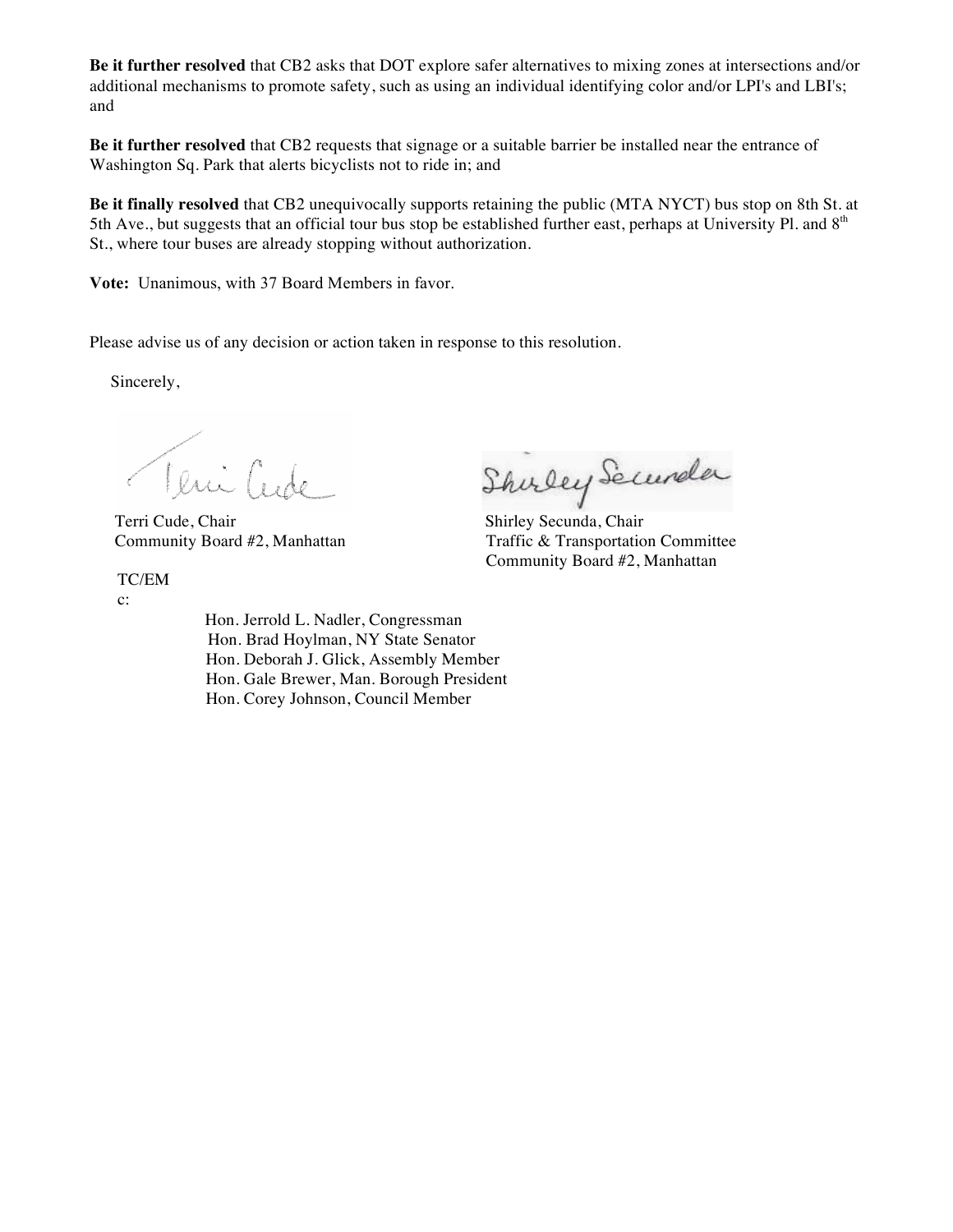**Terri Cude**, *Chair* **Daniel Miller**, *First Vice Chair* **Susan Kent**, *Second Vice Chair* **Bob Gormley**, *District Manager*



**Antony Wong**, *Treasurer* **Keen Berger**, *Secretary* **Erik Coler**, *Assistant Secretary*

# **COMMUNITY BOARD NO. 2, MANHATTAN**

3 WASHINGTON SQUARE VILLAGE NEW YORK, NY 10012-1899

**www.cb2manhattan.org**

**P**: 212-979-2272 **F**: 212-254-5102 **E:** info@cb2manhattan.org Greenwich Village v Little Italy v SoHo v NoHo v Hudson Square v Chinatown v Gansevoort Market

March 24, 2017

Luis Sanchez Manhattan Borough Commissioner Department of Transportation 55 Water St.  $9<sup>th</sup>$  Floor New York, NY 10041

Dear Manhattan Borough Commissioner Sanchez:

At its Full Board meeting March 23, 2017, Community Board #2, adopted the following resolution:

## **Resolution requesting street and sidewalk improvements at the n.w. corner of 8th Ave. and Horatio Sts. and along the west side of 8th Ave. to W. 13th St. (at the gas station location) to provide safe crossing and access for pedestrians and vehicles.**

**Whereas** Mobil Mart on the west side of 8th Ave. bet. Horatio and W. 13th Sts. is the last standing gas station in the CB2 district, which has led to a tremendous influx of motor vehicles of all types coming to this one station for gas refills; and

**Whereas** this increase in heavy vehicular traffic at that location has exacerbated the already unsafe situation there, where pedestrians must navigate crossing the street and using the sidewalk at the same time that cars, trucks, taxis and all manner of motor vehicles are approaching on and filling the same streets and sidewalk, leading to dangerously close pedestrian/vehicle encounters and potentially harmful pedestrian/vehicle and vehicle/vehicle conflicts; and

**Whereas** there is no physical separation between private property and the public sidewalk, with nothing to define different pedestrian and vehicular pathways; and

**Whereas** there's no area to line up to enter the gas station and nothing controlling the access from three different streets (8th Ave., Horatio and W. 4th Sts.), resulting in vehicles gathering in queues on 8th Ave. and on both sides of Horatio St. and blocking the intersection; and

**Whereas** this chaotic situation occurs mostly during rush hours, but also builds up at many other times of day, leaving both pedestrians and vehicles to find their way in whatever way they can through the gridlock; and

**Whereas** horns constantly blare down the Horatio St. block with cars being held up there through multiple cycles, a situation that many neighbors have reported as untenable; and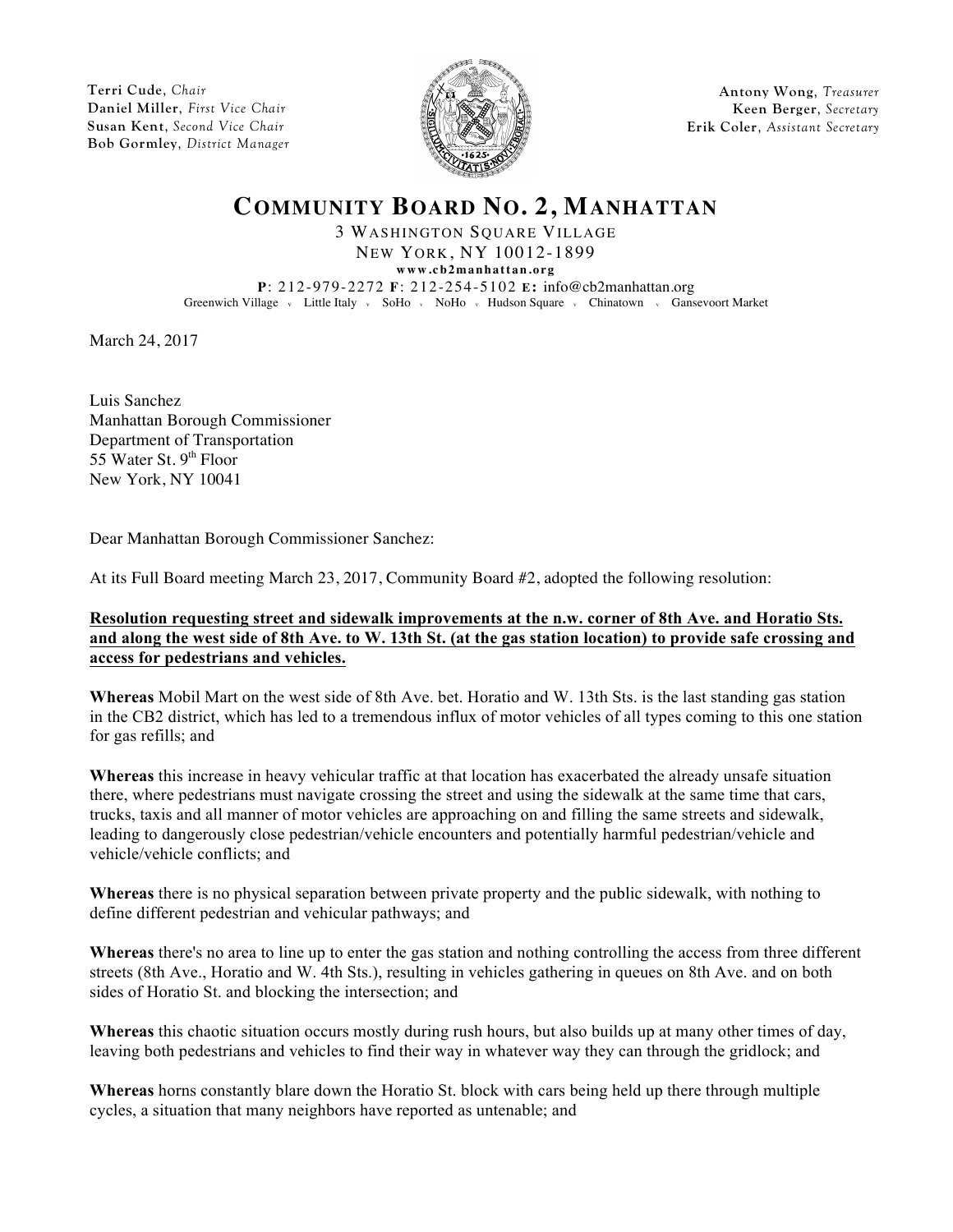**Whereas** 13th St. west of 8th Ave. has very little vehicular traffic, offering an opportunity to potentially accommodate some of the overflow traffic;

**Therefore be it resolved** that Community Board 2, Manhattan (CB2) requests that the NYC Dept. of Transportation (DOT) study conditions at this problematic location with an eye toward incorporating improvements to relieve the frequent gridlock, organizing and separating vehicular and pedestrian activity to avoid endangering conflicts, and facilitating access there; and

**Be it further resolved** that CB2 suggests that methods of delineation, such as curb cuts and/or barriers, and visual clues, such as signage, be explored for use in defining dedicated areas for pedestrians and for vehicles; and

**Be it further resolved** that CB2 recommends that DOT consider reversing W. 13th St. bet. 8th Ave. and Hudson St. (or possibly to 9th Ave.) from westbound to eastbound, to allow vehicles to line up and enter the gas station there and alleviate backup on Horatio St; and

**Be it finally resolved** that CB2 encourages DOT to explore the possibility of scheduling service to different vehicles on different days, perhaps by odd and even license numbers.

**Vote:** Passed, with 36 Board Members in favor. Abstain, 1 Board Member (T. Bergman)

Please advise us of any decision or action taken in response to this resolution.

Sincerely,

Teni Cude

TC/EM

c:

 Hon. Jerrold L. Nadler, Congressman Hon. Brad Hoylman, NY State Senator Hon. Deborah J. Glick, Assembly Member Hon. Gale Brewer, Man. Borough President Hon. Corey Johnson, Council Member

Rui Cude Shurley Secundar<br>Terri Cude, Chair Shirley Secunda, Chair

Community Board #2, Manhattan Traffic & Transportation Committee Community Board #2, Manhattan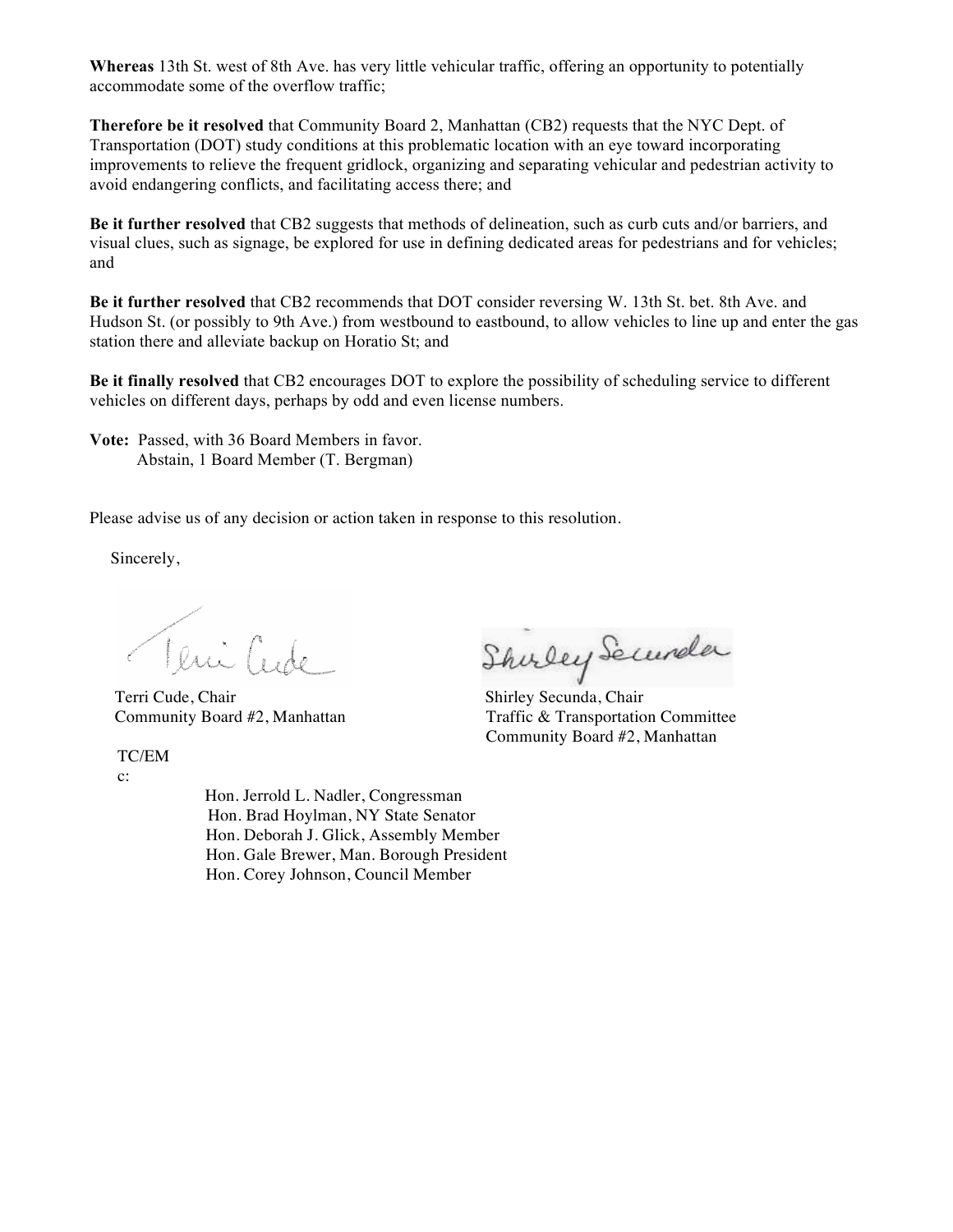**Terri Cude**, *Chair* **Daniel Miller**, *First Vice Chair* **Susan Kent**, *Second Vice Chair* **Bob Gormley**, *District Manager*



**Antony Wong**, *Treasurer* **Keen Berger**, *Secretary* **Erik Coler**, *Assistant Secretary*

# **COMMUNITY BOARD NO. 2, MANHATTAN**

3 WASHINGTON SQUARE VILLAGE NEW YORK, NY 10012-1899

**www.cb2manhattan.org**

**P**: 212-979-2272 **F**: 212-254-5102 **E:** info@cb2manhattan.org Greenwich Village v Little Italy v SoHo v NoHo v Hudson Square v Chinatown v Gansevoort Market

March 24, 2017

Luis Sanchez Manhattan Borough Commissioner Department of Transportation 55 Water St.  $9<sup>th</sup>$  Floor New York, NY 10041

Dear Manhattan Borough Commissioner Sanchez:

At its Full Board meeting March 23, 2017, Community Board #2, adopted the following resolution:

## **Resolution requesting replacement of the overly bright LED street lights with less harsh and glaring street lights and installation of additional street lights on Charlton St. bet. 6th Ave. and Varick St.**

**Whereas** residents on Charlton St. bet. 6th Ave. and Varick St. have reported that new LED street lights that have been placed outside their homes produce a harsh, eerily blue-toned glare that lights up the street in front of where they live "like a movie set" and shines in their windows "like floodlights," interfering both with their ability to sleep and their ability to concentrate; and

**Whereas** the American Medical Association reports that blue LED lights also can damage retinas in people's eyes, disrupt circadian rhythms (thereby disturbing body clocks and behavior patterns) and cause pain, posing a further concern for harm from their unnatural intensity; and

**Whereas** other residents on Charlton St. bet. 6th Ave. and Varick St. report that the street there is generally very dark, and that the harsh lighting is affecting separate individual areas at just a few spots on the block where they've been placed, while the rest of the street remains unlit;

**Therefore be it resolved** that Community Board 2, Manhattan strongly urges the NYC Dept. of Transportation (DOT) to immediately replace the overly bright LED street lights on Charlton St. bet. 6th Ave. and Varick St. with street lights that are warmer in color, lower in wattage and intensity, with a softer aesthetic quality and covered with appropriate shielding; and

**Be it further resolved** that CB2 also urges DOT to install at least two additional street lights on Charlton St. bet. 6th Ave. and Varick St., also warmer in color and lower in wattage and intensity, with a softer aesthetic quality than the glaring LED street lights that are currently there.

**Vote:** Unanimously, with 37 Board Members in favor.